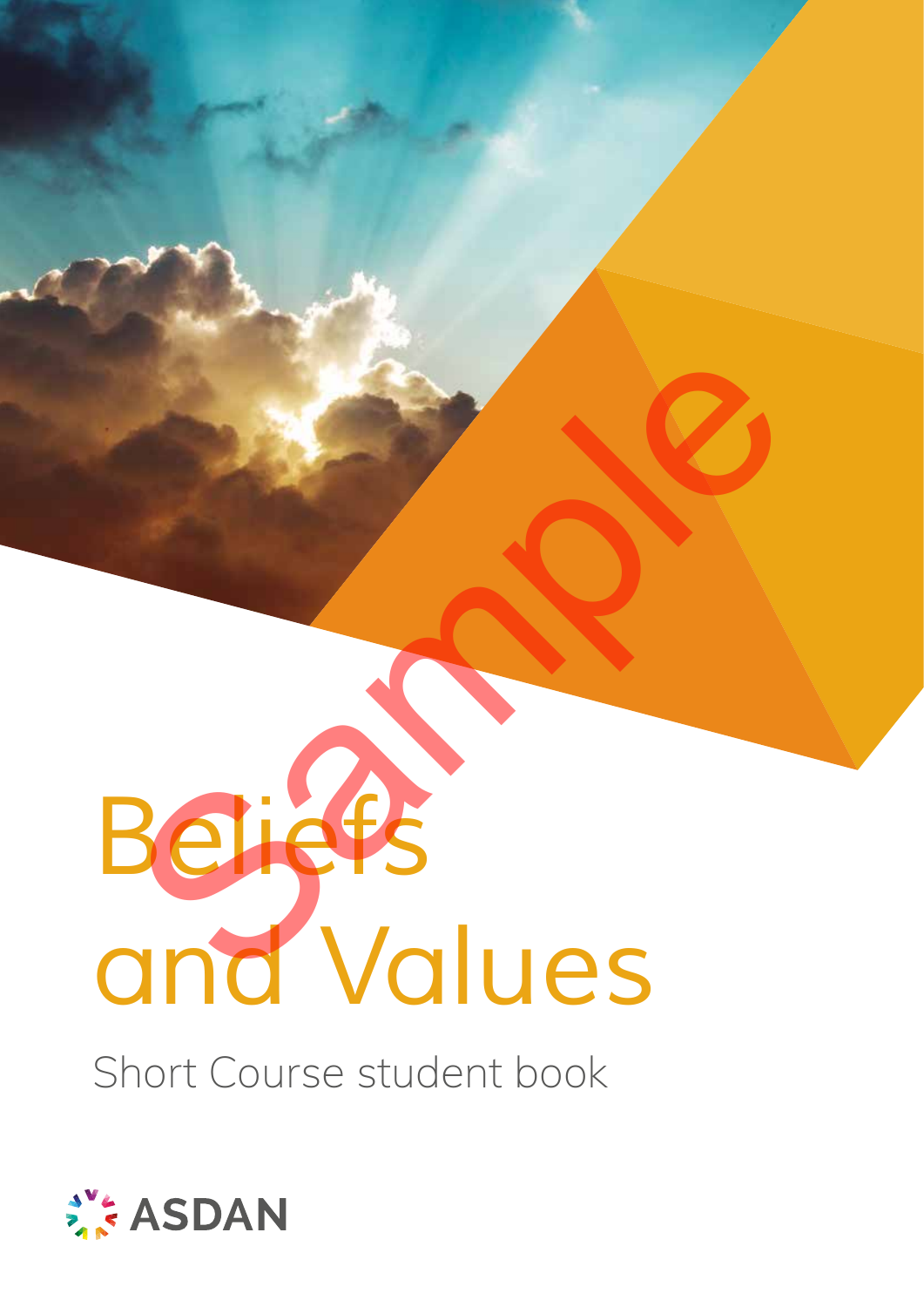# Beliefs and Values Short Course student book

# **Contents**

| 3<br>How does a Short Course work?<br>5<br>Record of progress<br>What do I need to do?<br>6<br>Developing your skills<br>$\overline{7}$<br>Module 1<br>9<br>Values, beliefs and decision making<br>Module 2<br><b>Environment</b><br>15<br>Module 3<br><b>Crime and punishment</b><br>Module 4<br><b>Peace and conflict</b><br>31<br>Module 5<br>37<br><b>Beliefs and practice</b><br>Module 6<br>Inspiration |  |
|---------------------------------------------------------------------------------------------------------------------------------------------------------------------------------------------------------------------------------------------------------------------------------------------------------------------------------------------------------------------------------------------------------------|--|
|                                                                                                                                                                                                                                                                                                                                                                                                               |  |
|                                                                                                                                                                                                                                                                                                                                                                                                               |  |
|                                                                                                                                                                                                                                                                                                                                                                                                               |  |
|                                                                                                                                                                                                                                                                                                                                                                                                               |  |
|                                                                                                                                                                                                                                                                                                                                                                                                               |  |
|                                                                                                                                                                                                                                                                                                                                                                                                               |  |
|                                                                                                                                                                                                                                                                                                                                                                                                               |  |
|                                                                                                                                                                                                                                                                                                                                                                                                               |  |
|                                                                                                                                                                                                                                                                                                                                                                                                               |  |
|                                                                                                                                                                                                                                                                                                                                                                                                               |  |
|                                                                                                                                                                                                                                                                                                                                                                                                               |  |
|                                                                                                                                                                                                                                                                                                                                                                                                               |  |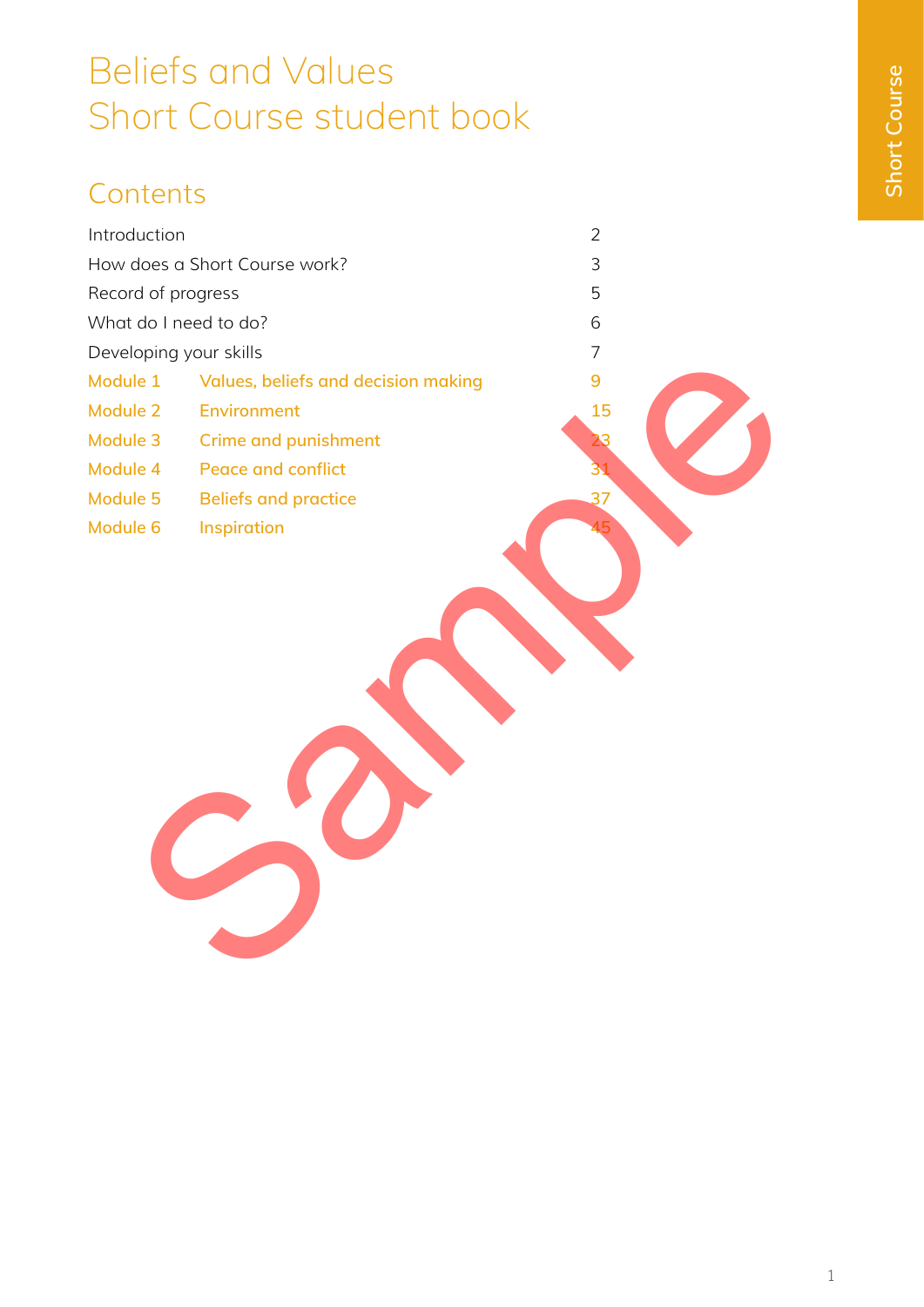# Introduction

# **Welcome to the Beliefs and Values Short Course**

This Short Course accredits up to 60 hours of your beliefs and values activities. It provides opportunities for you to develop beliefs and values knowledge and skills and use them effectively.

We hope you enjoy choosing and completing the challenges and, as a result, become more confident in your knowledge of beliefs and values issues.

# **Course aims**

The Beliefs and Values Short Course will enable you to:

- respect different beliefs and values, and how they contribute to a multicultural society
- gain an awareness of the impact that humans have on the environment and how to protect our planet
- become a responsible citizen and understand the laws needed for a fair and just society
- appreciate the value of peace in society and understand the impact of conflict
- understand how different religions express their beliefs through worship and actions
- explore the concept of inspiration from religious and non-religious perspectives



## **Healthy living, mental health and wellbeing**

Beliefs and values activities promote a healthier lifestyle and can have a positive impact on your mental health and wellbeing.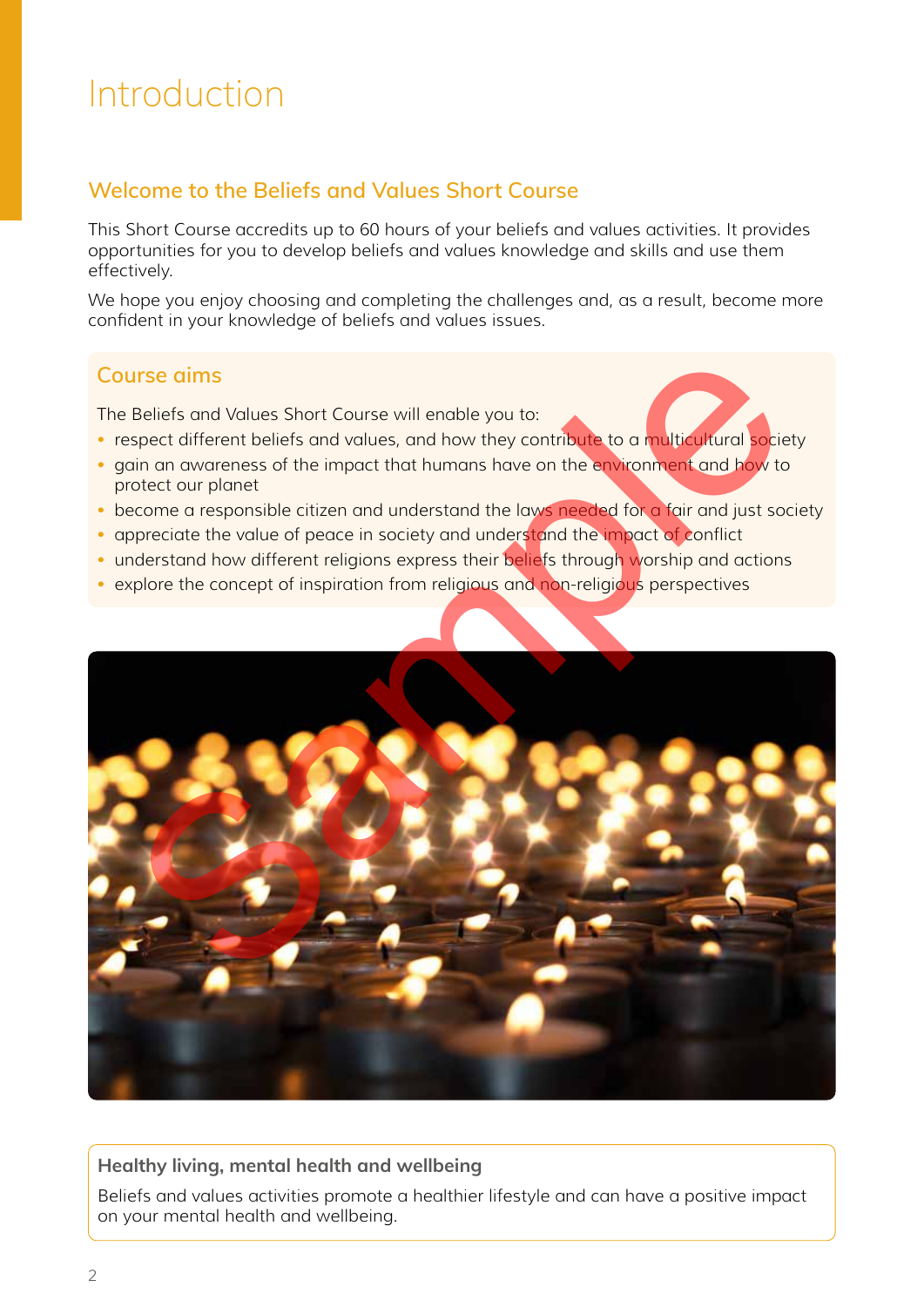# What do I need to do?



**At the end of your Short Course, your tutor will check your work and complete the tutor record on page 5. If you have met the requirements, your tutor will request your certificate from ASDAN.**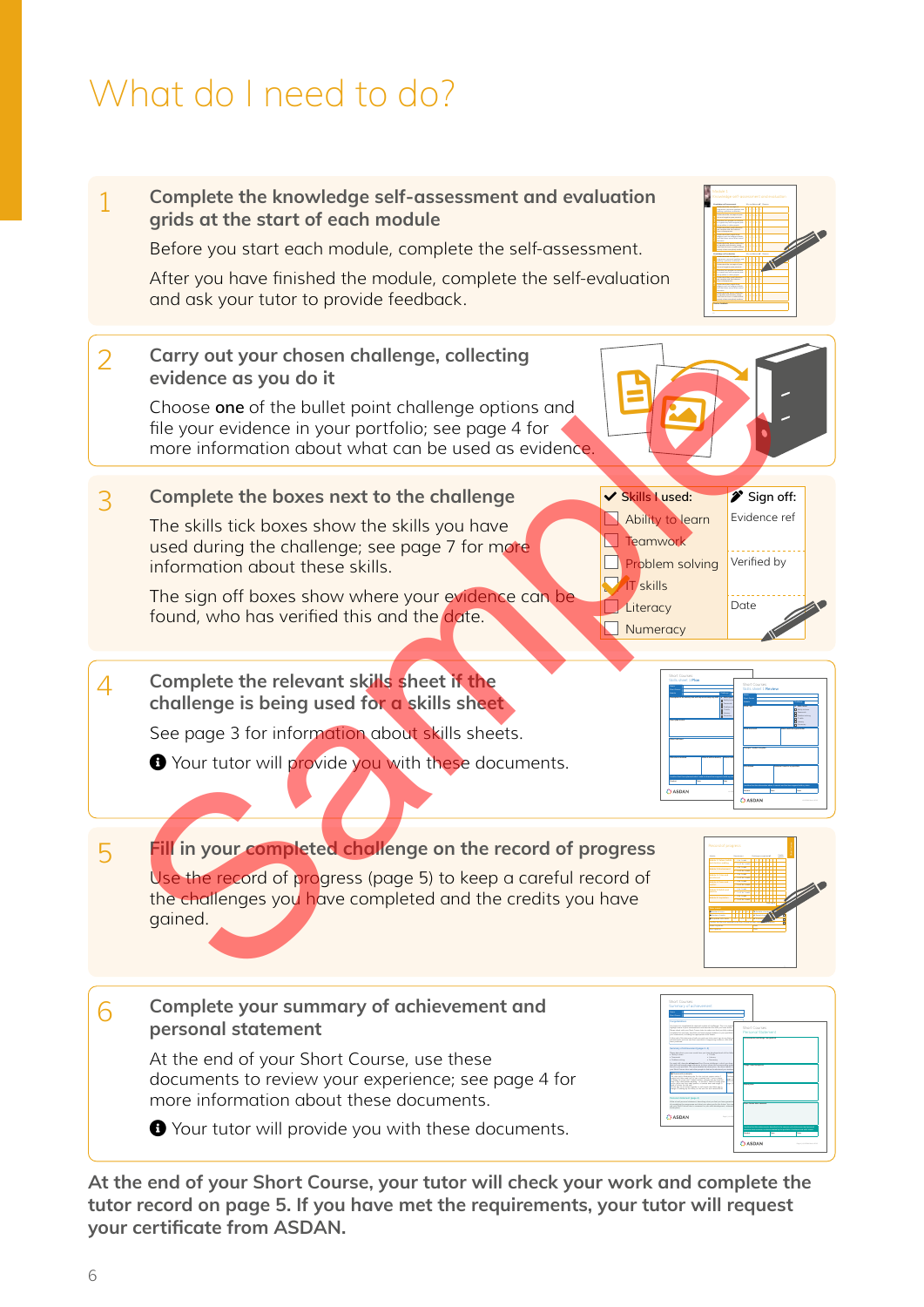# Developing your skills

# **Core skills**

Beliefs and values activities provide an excellent opportunity to develop the following core skills:

# $\mathbf{\hat{\Sigma}}^{\circ}_{\circ}$  Ability to learn

This skill is about how you manage your personal learning and development. It is about planning and working towards targets to improve your performance and reviewing your progress.

# **IT skills**

This skill is about being able to make the best use of computers and other items such as printers, scanners and digital cameras. Being familiar with how to use this equipment is vitally important in the workplace and at home.

## **2: Teamwork**

This skill is about how you work with others when planning and carrying out activities to get things done and achieving shared objectives. This will involve working with a group of people.

## **2** Literacy

This skill is not only about how you talk to people but also about the ways you find out information and let other people know about your views and opinions. It also includes all aspects of writing and reading. mang your presentation and development.<br>
and development. Polening and carrying out reduces to move and check the method of the same and continue of control of the same of control of the same of the same of the same of the

# *H*- Problem solving

This skill is about recognising problems and doing something about them. It is about using different methods to find a solution and checking to see if they work.

# **R** Numeracy

This skill is about your ability to use numbers. If, for example, you've measured or calculated something you will have used numeracy skills. Being able to use numbers is a skill highly valued by employers.

# **Recording core skills development**

Next to each challenge is a set of tick boxes where you can record the skills you have used and developed during the activity.

# **Beliefs and values skills**

In addition to the six core skills above, the challenges in the Beliefs and Values Short Course will enable you to develop the following beliefs and values skills:

- Social perceptiveness
- Empathy
- Tolerance of diverse opinions
- Integrity, an ethical approach
- Openness to experience
- Decision making
- Living in modern Britain

The beliefs and values skills that you will develop are listed underneath each challenge, for example:

**Beliefs and values skills:**  to experience | Living in modern Britain Social perceptiveness | Empathy | Openness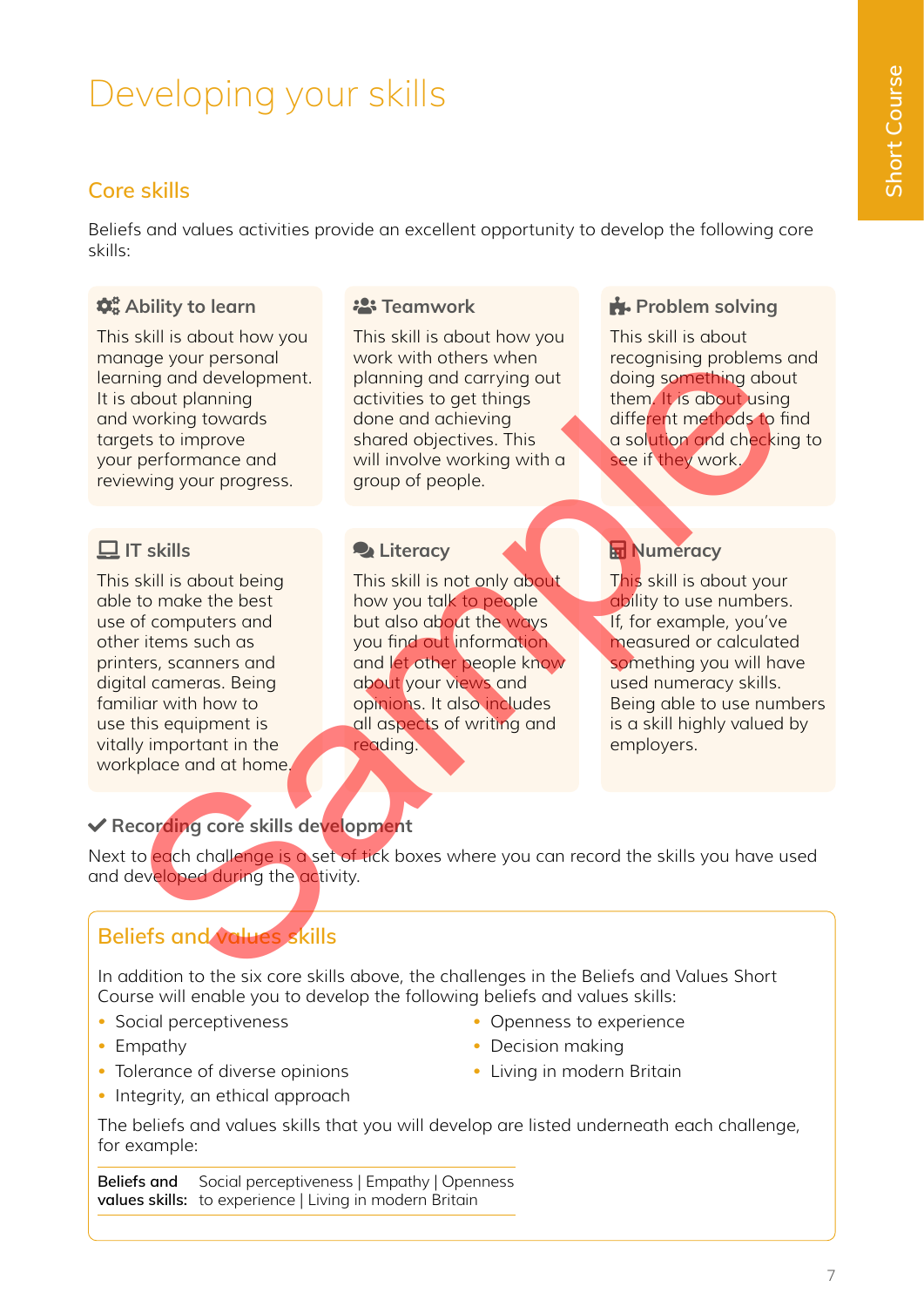# Module 1 Knowledge self-assessment and evaluation

| Knowledge self-assessment         |                                                                                                                                                      | My confidence $\blacktriangleright$ Reason |                 |               |                |   |        |
|-----------------------------------|------------------------------------------------------------------------------------------------------------------------------------------------------|--------------------------------------------|-----------------|---------------|----------------|---|--------|
|                                   | Understand the concepts of<br>uniqueness, personal qualities and<br>making a positive contribution                                                   | $\mathbf 1$                                | 2 <sup>i</sup>  | 3             | $\overline{4}$ | 5 |        |
|                                   | Understand the concepts of posi-<br>tive and negative peer pressure                                                                                  | $\mathbf{1}$                               | $\overline{2}$  | $\mathcal{S}$ | $\overline{4}$ | 5 |        |
|                                   | Describe how people can behave<br>in a good way and recognise posi-<br>tive qualities in other people                                                | $\mathbf 1$                                | $\overline{2}$  | 3             | $\overline{4}$ | 5 |        |
| Before you start this module      | Understand that moral decisions<br>are complex and that choices<br>have consequences                                                                 | $\mathbf 1$                                | $\overline{2}$  | $\mathcal{S}$ | $\overline{4}$ | 5 |        |
|                                   | Understand that people have<br>religious and non-religious beliefs,<br>and that these views affect moral<br>decisions                                | 1                                          | $\mathbf{2}$    | $\mathsf 3$   |                | 5 |        |
|                                   | Understand the terms multi-cultur-<br>al, equality and diversity; recog-<br>nise that we live in a multi-cultural<br>society where everybody matters | $1\,$                                      |                 |               |                | 5 |        |
| Knowledge self-evaluation         |                                                                                                                                                      | My confidence $\blacktriangledown$         |                 |               |                |   | Reason |
| module<br>this<br>After you finis | Understand the concepts of<br>uniqueness, personal qualities and<br>making a positive contribution                                                   | $\mathbf{1}$                               | $\overline{2}$  | 3             | $\overline{4}$ | 5 |        |
|                                   | Understand the concepts of posi-<br>tive and negative peer pressure                                                                                  |                                            | $\overline{2}$  | $\mathsf 3$   | $\overline{4}$ | 5 |        |
|                                   | Describe how people can behave<br>in a good way and recognise posi-<br>tive qualities in other people                                                | $\mathbf{1}$                               | $\overline{2}$  | 3             |                | 5 |        |
|                                   | Understand that moral decisions<br>are complex and that choices<br>have consequences                                                                 | $\mathbf 1$                                | $2^{\circ}$     | 3             | $\overline{4}$ | 5 |        |
|                                   |                                                                                                                                                      |                                            |                 |               |                |   |        |
|                                   | Understand that people have<br>religious and non-religious beliefs,<br>and that these views affect moral<br>decisions                                | $\mathbf 1$                                | $2\overline{ }$ | 3             | $\overline{4}$ | 5 |        |

### **Teacher feedback**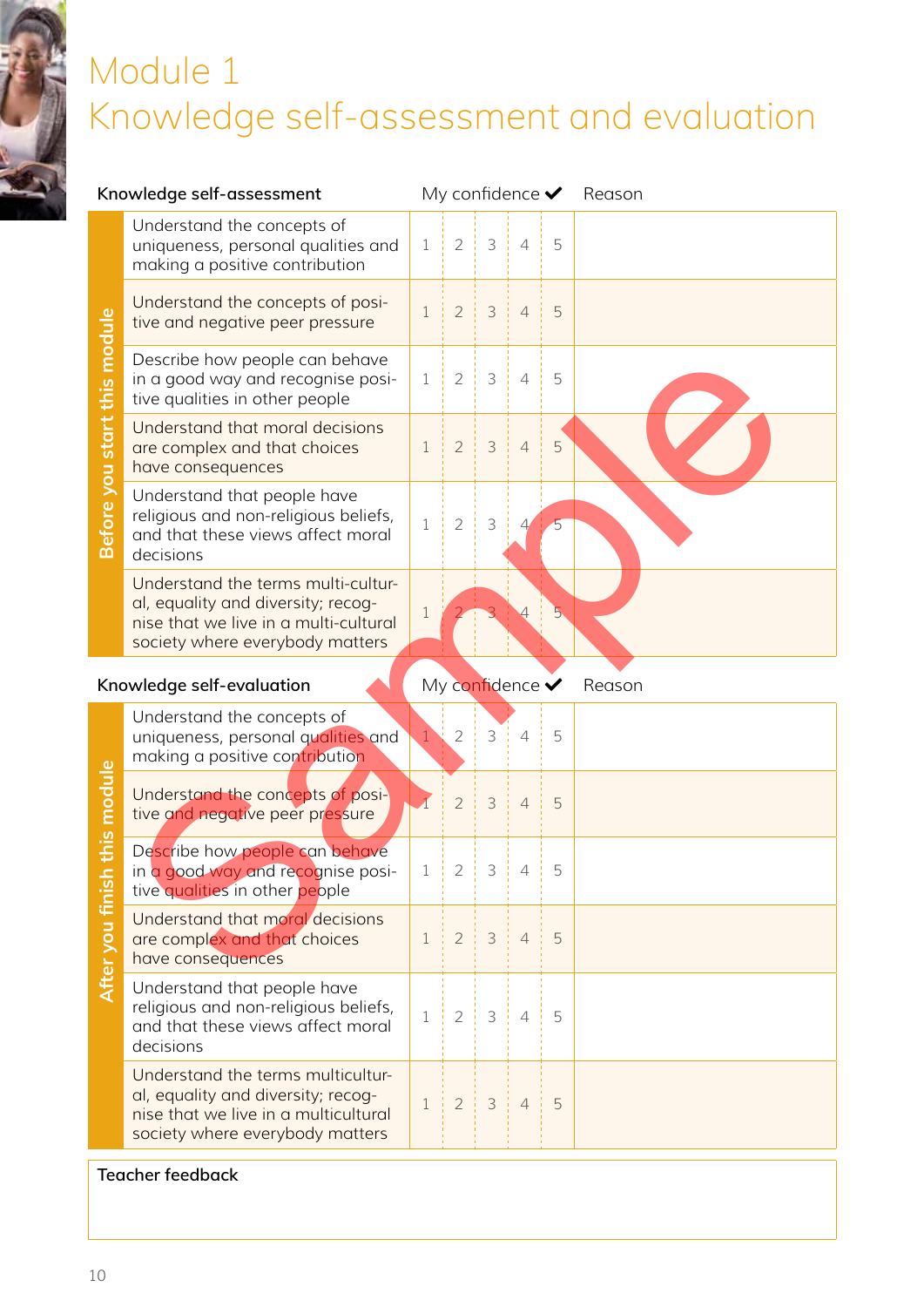# Module 1 Values, beliefs and decision making

# **Section A: Complete FOUR challenges over 10 hours for 1 credit**

### **Outcome: Understand the concepts of uniqueness, personal qualities and making a positive contribution** 1

Every person is unique, with individual strengths and qualities. These are sometimes referred to as unique selling points (USPs). Sometimes we cannot recognise these qualities in ourselves, but can recognise them in other people.

- Create a diagram, mind map or poster to show your strengths, interests and best qualities.
- With a partner, list the similarities and differences between you. Write a short paragraph on what makes your partner unique, swap and discuss.
- Create a visual CV or presentation that you might use when applying for college or a job. Ask other people about your personal qualities and include them on your CV.

Skills I used: **P**Sign off: Ability to learn Evidence ref  $\top$  Teamwork Problem solving Verified by  $\top$  IT skills Literacy Date **Numeracy** 

### **Beliefs and values skills:**

Social perceptiveness | Empathy

Teacher feedback:

### **Outcome: Understand the concepts of positive and negative peer pressure**  $\overline{\phantom{0}}$

What our friends value, like and do can have a huge impact on us; this is called peer pressure. Peer pressure can be a positive or negative influence.

- Create a table with two columns showing the positive and negative things that you might learn from your friends.
- Find out about some of the different types of peer pressure and the consequences of following them. Explain your findings to a small group.
- Create a leaflet for young people your age about peer pressure. Include the importance of making positive choices and useful phrases for when you want to say no.



### **Beliefs and values skills:**

Social perceptiveness | Decision making

Teacher feedback: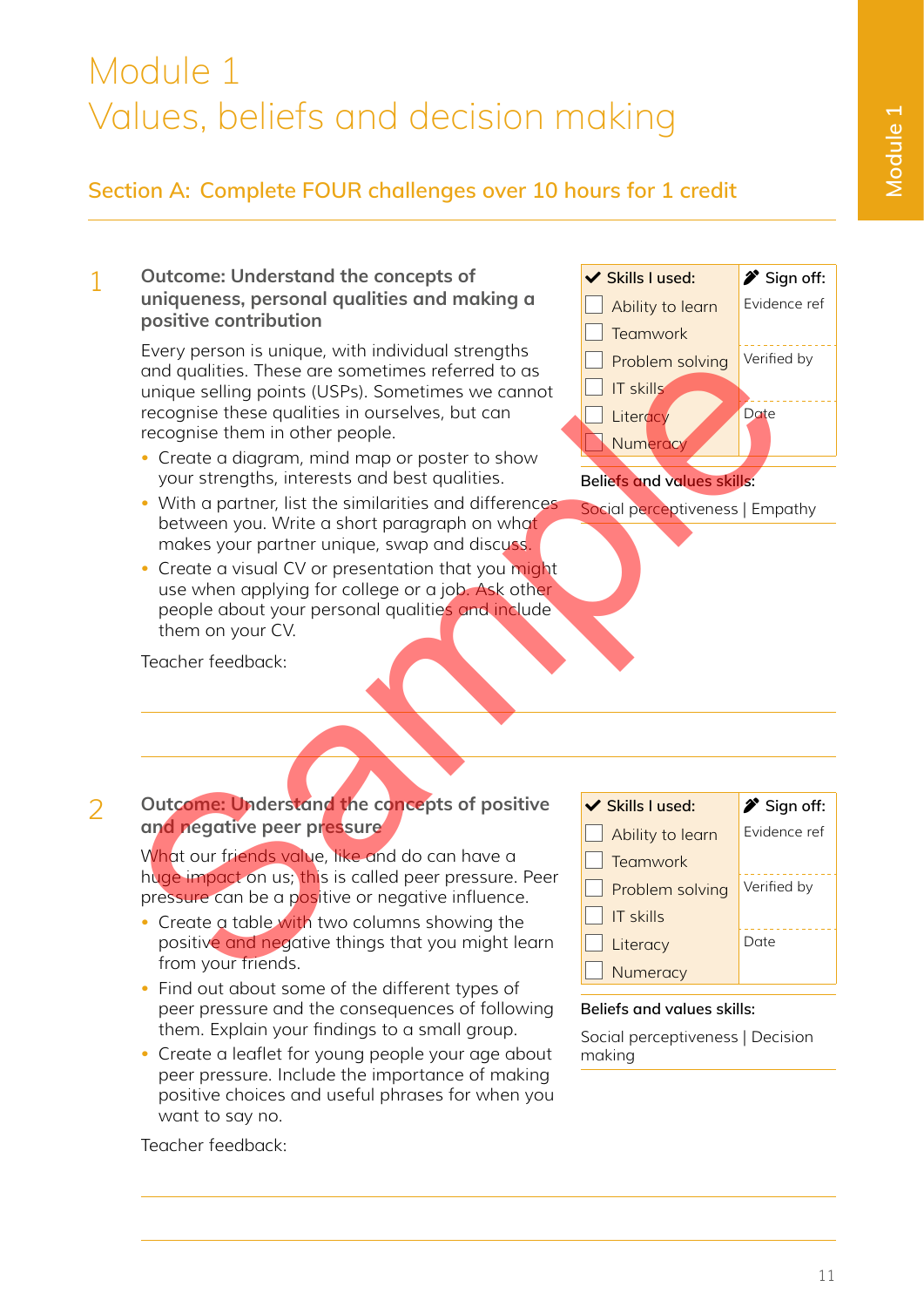# *Module 3 Crime and punishment*  Addule 3

**The aim of this module is to develop your understanding of what it means to be a responsible citizen and the laws necessary for society to function justly and fairly. It provides opportunities to learn about issues such as bullying, prejudice, discrimination and persecution.**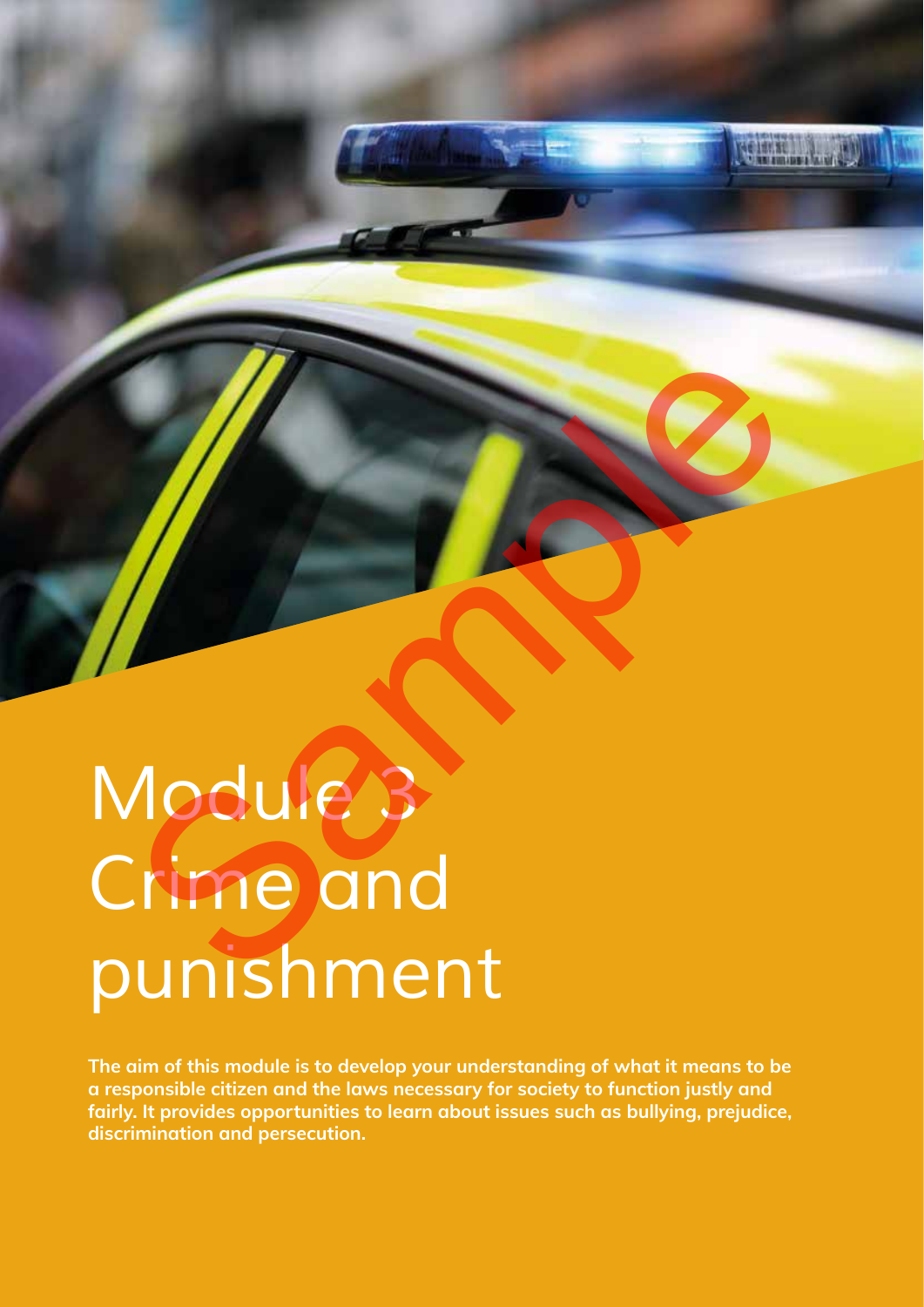**Outcome: Understand that the decision to go to war is complex and that people have different views on the necessity of war to resolve conflict** 5

> The decision to go to war is always difficult and complex. Some people always oppose war in any circumstance, whereas other people believe it is a necessary evil to protect innocent people.

- In the First and Second World Wars young men were often keen to sign up to fight, including those that were too young. Find out about the reasons they had for wanting to go to war and the reasons their families gave to try to stop them going. Present your ideas as a comic strip or role play.
- Find out about a country experiencing conflict and present your findings in a visual format. Include the cause of the conflict, the methods being used to resolve conflict and their impact.
- Find out the meaning of the phrase 'a just war'. List **three** conditions of a just war.

Teacher feedback:

Skills I used: **P**Sign off: Ability to learn Evidence ref **Teamwork** Problem solving Verified by IT skills Literacy Date **Numeracy** 

### **Beliefs and values skills:**

Social perceptiveness | Integrity, an ethical approach | Decision making

**Outcome: Understand that weapons of mass destruction have the capacity to cause devastation** 6

> Advances in science and technology lead to more dangerous weapons, some of which are capable of destroying large areas of the world. There are agreed rules between countries about not using these weapons.

- Find out about the different kind of weapons of mass destruction. Produce a poster showing them and the damage they can do.
- Research weapons of mass destruction (eg nuclear, chemical warfare) and why countries have them. Present the arguments for and against a country having weapons of mass destruction in a debate.
- Find out about the history of international agreements related to weapons and discuss the consequences of them not being upheld.

Teacher feedback:

Skills I used: **P**Sign off: Ability to learn Evidence ref **Teamwork** Problem solving Verified by IT skills Literacy Date **Numeracy** the reasons their families gave to try to stop<br>them going Present your ideas as a comic strip<br>them going Present your ideas as a comic strip<br>or or or le play.<br>The out obset consider a wisual form that<br>and pused to resolve

### **Beliefs and values skills:**

Integrity, an ethical approach | Decision making | Living in modern Britain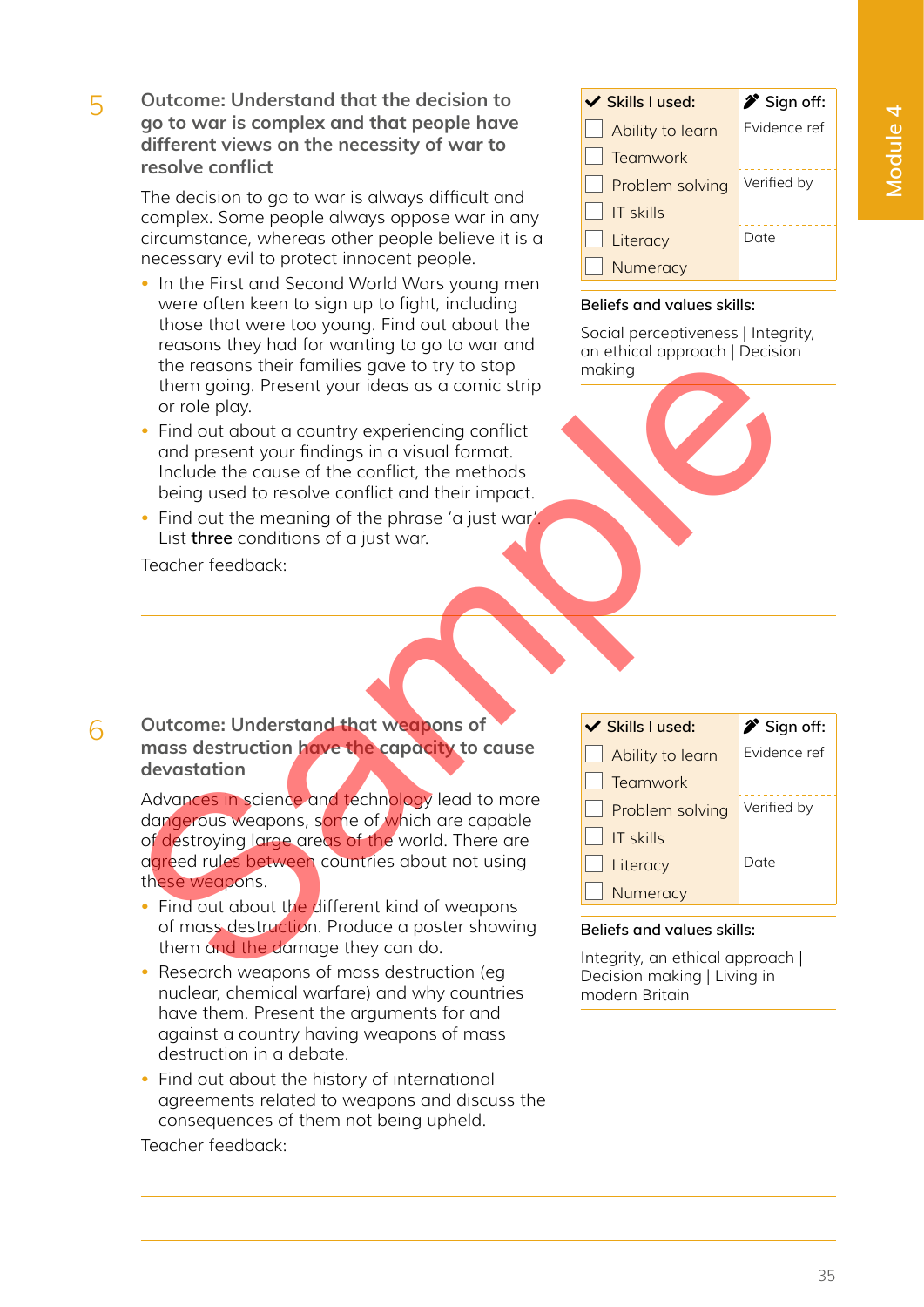# Module 5 Beliefs and practice

# **Section B: Complete ONE challenge over 10 hours for 1 credit**



Teacher feedback: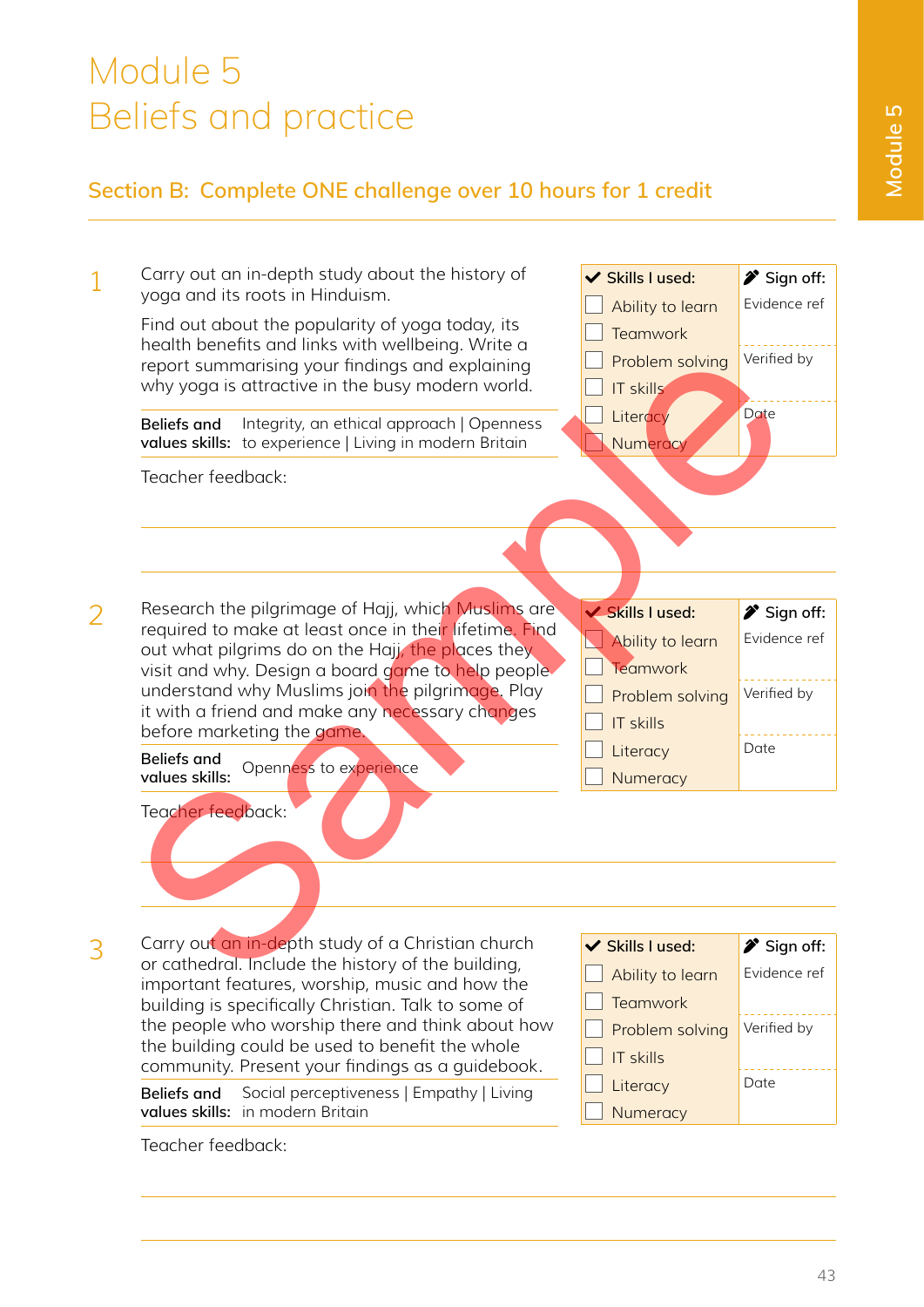# Module 6 Inspiration

# **Section B: Complete ONE challenge over 10 hours for 1 credit**

| $\mathbf 1$    | inspired them.                                            | Curate an exhibition of at least six works of art or<br>photography, some of which might be your own<br>work. Create a gallery guide for visitors including<br>the title of each piece, background information and<br>why it inspires you. Present your exhibition to a<br>small group and gather feedback on which pieces                                                                                              | ✔ Skills I used:<br>Ability to learn<br><b>Teamwork</b><br>Problem solving<br><b>IT skills</b>                         | Sign off:<br>Evidence ref<br>Verified by                               |
|----------------|-----------------------------------------------------------|-------------------------------------------------------------------------------------------------------------------------------------------------------------------------------------------------------------------------------------------------------------------------------------------------------------------------------------------------------------------------------------------------------------------------|------------------------------------------------------------------------------------------------------------------------|------------------------------------------------------------------------|
|                | <b>Beliefs and</b><br>values skills:                      | Social perceptiveness   Empathy  <br>Openness to experience                                                                                                                                                                                                                                                                                                                                                             | Literacy<br>Numeracy                                                                                                   | Date                                                                   |
|                | Teacher feedback:                                         |                                                                                                                                                                                                                                                                                                                                                                                                                         |                                                                                                                        |                                                                        |
|                |                                                           |                                                                                                                                                                                                                                                                                                                                                                                                                         |                                                                                                                        |                                                                        |
| $\overline{2}$ | <b>Beliefs and</b><br>values skills:<br>Teacher feedback: | Create a performance piece on the topic of<br>inspiration (eg a dance, piece of music, scene).<br>Keep a log of the process of creating your<br>performance and the choices you made. Give your<br>performance piece a title and present your work.<br>Gather formal feedback from the gudience on their<br>thoughts and feelings about the performance.<br>Social perceptiveness   Empathy  <br>Openness to experience | <b>V</b> Skills I used:<br>Ability to learn<br>Teamwork<br>Problem solving<br><b>IT skills</b><br>Literacy<br>Numeracy | Sign off:<br>Evidence ref<br>Verified by<br>Date                       |
|                | Judaism, Sikhism).<br>at the ceremony.                    | Research the ceremonies celebrating birth in three<br>different religions (eg Christianity, Islam, Hinduism,<br>Present your findings to a small group and<br>emphasise what the parents believe, hope and feel                                                                                                                                                                                                         | <b>V</b> Skills I used:<br>Ability to learn<br><b>Teamwork</b><br>Problem solving<br>IT skills                         | $\blacktriangleright$ Sign off:<br>Evidence ref<br>Verified by<br>Date |
|                | <b>Beliefs and</b><br>values skills:                      | Social perceptiveness   Openness to<br>experience   Living in modern Britain                                                                                                                                                                                                                                                                                                                                            | Literacy<br>Numeracy                                                                                                   |                                                                        |

Teacher feedback: